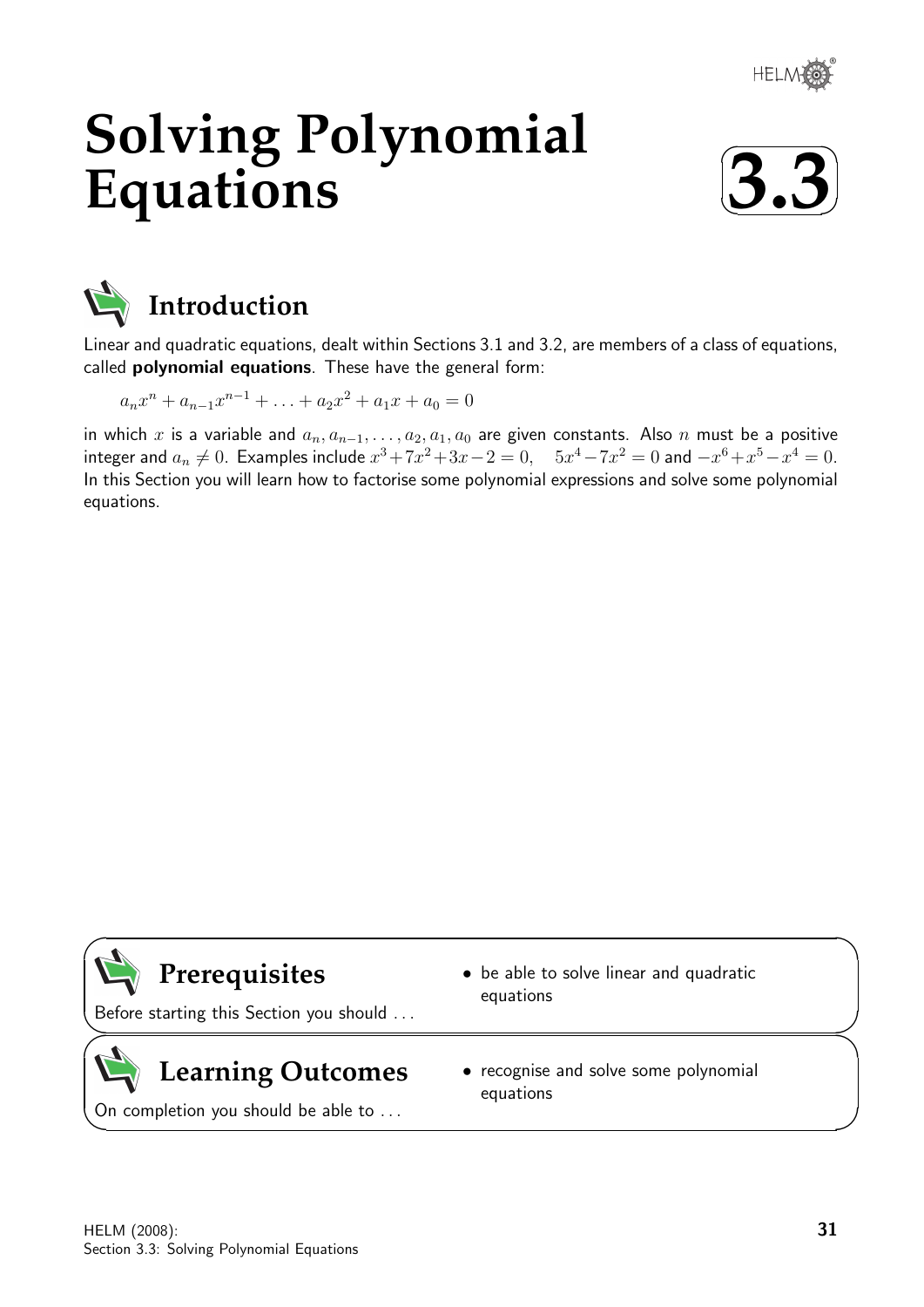### **1. Multiplying polynomials together**



A polynomial expression is one of the form

$$
a_n x^n + a_{n-1} x^{n-1} + \ldots + a_2 x^2 + a_1 x + a_0
$$

where  $a_0, a_1, \ldots, a_n$  are known coefficients (numbers),  $a_n \neq 0$ , and x is a variable.  $n$  must be a positive integer.

For example  $x^3 - 17x^2 + 54x - 8$  is a polynomial expression in x. The polynomial may be expressed in terms of a variable other than x. So, the following are also polynomial expressions:

 $t^3 - t^2 + t - 3$   $z^5 - 1$   $w^4 + 10w^2 - 12$   $s + 1$ 

Note that only non-negative whole number powers of the variable (usually x) are allowed in a polynomial expression. In this Section you will learn how to factorise simple polynomial expressions and how to solve some polynomial equations. You will also learn the technique of equating coefficients. This process is very important when we need to perform calculations involving partial fractions which will be considered in Section 6.

The **degree** of a polynomial is the highest power to which the variable is raised. Thus  $x^3 + 6x + 2$ has degree 3,  $t^6 - 6t^4 + 2t$  has degree 6, and  $5x + 2$  has degree 1.

Let us consider what happens when two polynomials are multiplied together. For example

$$
(x+1)(3x-2)
$$

is the product of two first degree polynomials. Expanding the brackets we obtain

 $(x+1)(3x-2) = 3x^2 + x - 2$ 

which is a second degree polynomial.

In general we can regard a second degree polynomial, or quadratic, as the product of two first degree polynomials, provided that the quadratic can be factorised. Similarly

$$
(x-1)(x2+3x-7) = x3+2x2-10x+7
$$

is a third degree, or cubic, polynomial which is thus the product of a linear polynomial and a quadratic polynomial.

In general we can regard a cubic polynomial as the product of a linear polynomial and a quadratic polynomial or the product of three linear polynomials. This fact will be important in the following Section when we come to factorise cubics.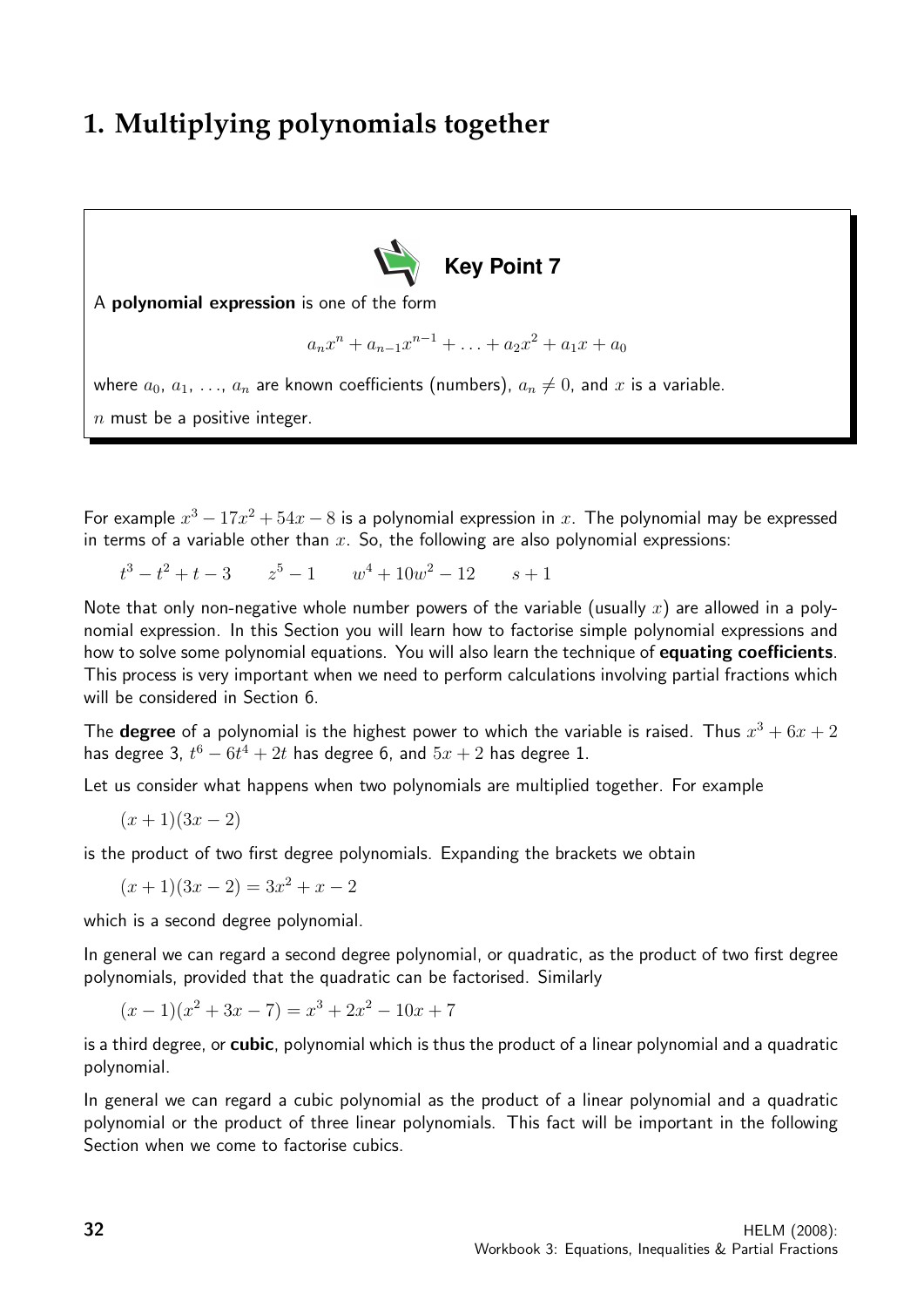



A cubic expression can always be formulated as a linear expression times a quadratic expression.



If  $x^3 - 17x^2 + 54x - 8 = (x - 4) \times$  (a polynomial), state the degree of the undefined polynomial.

## Your solution Answer second.



- (a) If  $3x^2 + 13x + 4 = (x + 4) \times$  (a polynomial), state the degree of the undefined polynomial.
- (b) What is the coefficient of  $x$  in this unknown polynomial?

| Your solution |   |  |  |  |  |
|---------------|---|--|--|--|--|
| (a)           | b |  |  |  |  |
|               |   |  |  |  |  |
| <b>Answer</b> |   |  |  |  |  |

(a) First. (b) It must be 3 in order to generate the term  $3x^2$  when the brackets are removed.



If  $2x^2 + 5x + 2 = (x + 2) \times$  (a polynomial), what must be the coefficient of x in this unknown polynomial ?

### Your solution

#### Answer

It must be 2 in order to generate the term  $2x^2$  when the brackets are removed.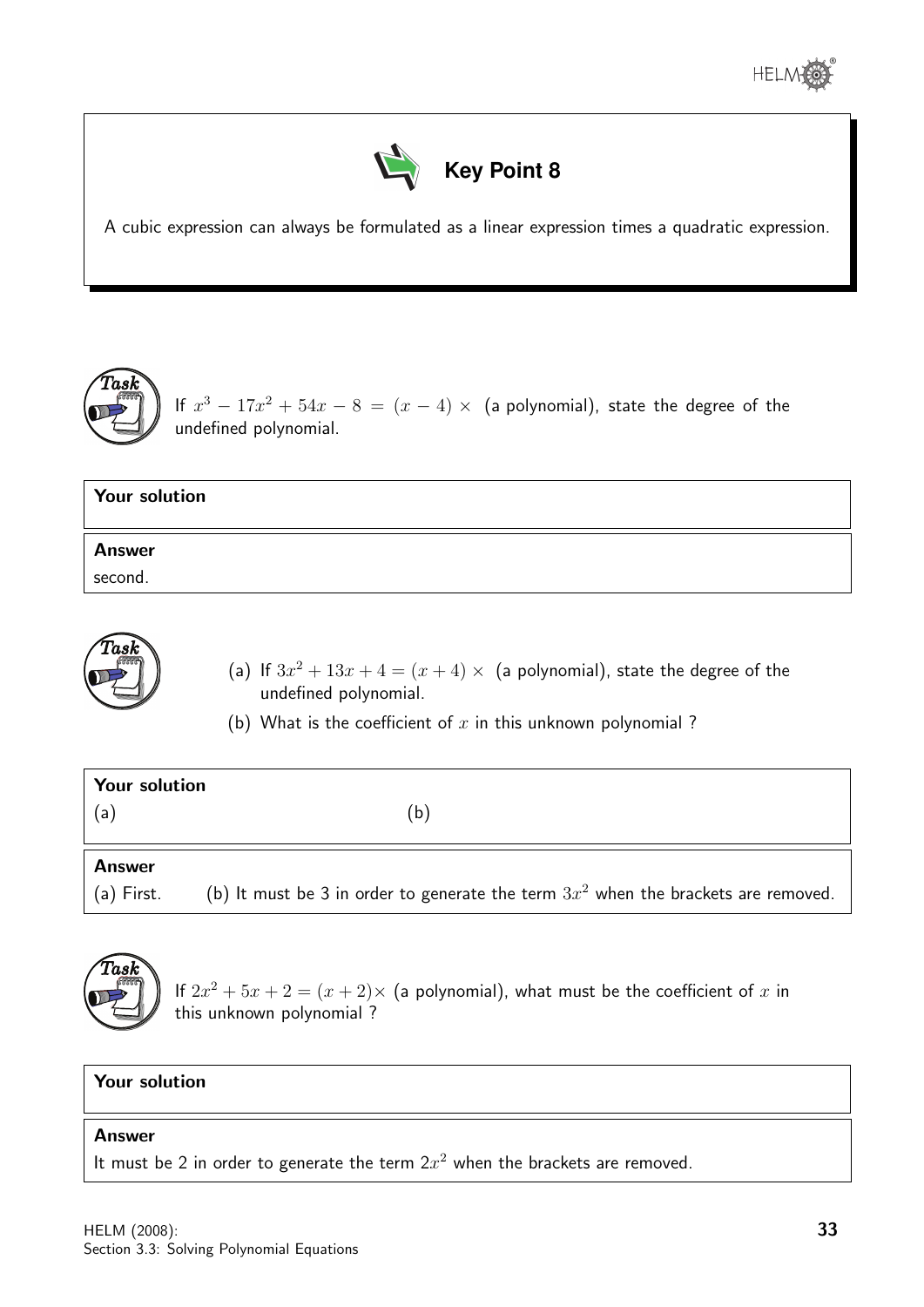

Two quadratic polynomials are multiplied together. What is the degree of the resulting polynomial?

Your solution

### Answer

Fourth degree.

# **2. Factorising polynomials and equating coefficients**

We will consider how we might find the solution to some simple polynomial equations. An important part of this process is being able to express a complicated polynomial into a product of simpler polynomials. This involves factorisation.

Factorisation of polynomial expressions can be achieved more easily if one or more of the factors is already known. This requires a knowledge of the technique of 'equating coefficients' which is illustrated in the following example.



### Solution

Given that  $x - 4$  is a factor we can write

 $x^3 - 17x^2 + 54x - 8 = (x - 4) \times$  (a quadratic polynomial)

The polynomial must be quadratic because the expression on the left is cubic and  $x - 4$  is linear. Suppose we write this quadratic as  $ax^2 + bx + c$  where a, b and c are unknown numbers which we need to find. Then

 $x^3 - 17x^2 + 54x - 8 = (x - 4)(ax^2 + bx + c)$ 

Removing the brackets on the right and collecting like terms together we have

 $x^3 - 17x^2 + 54x - 8 = ax^3 + (b - 4a)x^2 + (c - 4b)x - 4c$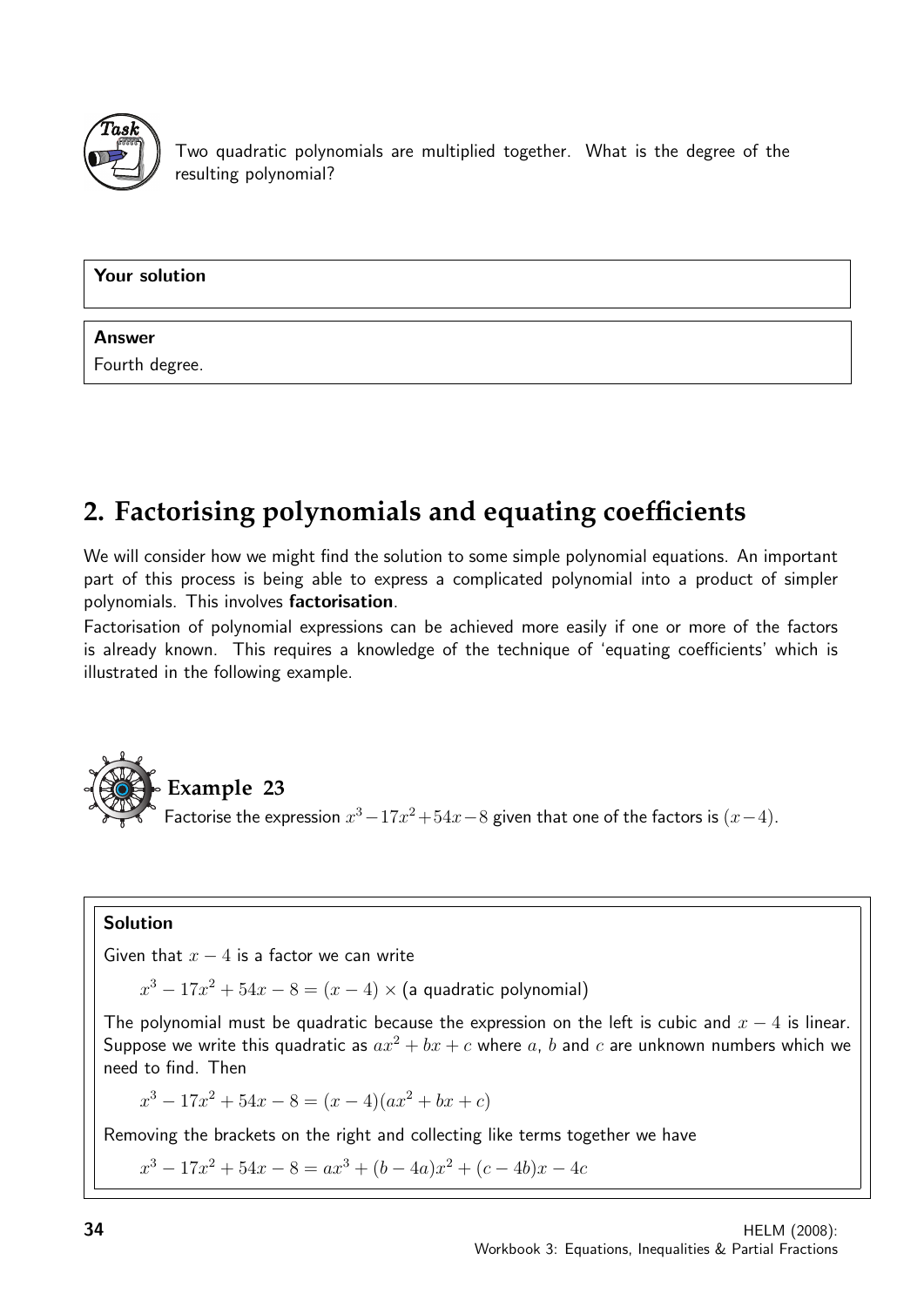

### Solution (contd.)

**Like terms** are those which involve the same power of the variable  $(x)$ .

Equating coefficients means that we compare the coefficients of each term on the left with the corresponding term on the right. Thus if we look at the  $x^3$  terms on each side we see that  $\;\;x^3=ax^3$ which implies  $a$  must equal 1. Similarly by equating coefficients of  $x^2$  we find  $\;\;$   $-17 = b - 4a \;\;$  With  $a = 1$  we have  $-17 = b - 4$  so b must equal  $-13$ . Finally, equating constant terms we find  $-8 = -4c$  so that  $c = 2$ .

As a check we look at the coefficient of  $x$  to ensure it is the same on both sides. Now that we know  $a = 1, b = -13, c = 2$  we can write the polynomial expression as

 $x^3 - 17x^2 + 54x - 8 = (x - 4)(x^2 - 13x + 2)$ 

### **Exercises**

Factorise into a quadratic and linear product the given polynomial expressions

- 1.  $x^3 6x^2 + 11x 6$ , given that  $x 1$  is a factor
- 2.  $x^3 7x 6$ , given that  $x + 2$  is a factor
- 3.  $2x^3 + 7x^2 + 7x + 2$ , given that  $x + 1$  is a factor
- 4.  $3x^3 + 7x^2 22x 8$ , given that  $x + 4$  is a factor

### Answers

1.  $(x-1)(x^2-5x+6)$ , 2.  $(x+2)(x^2-2x-3)$ , 3.  $(x+1)(2x^2+5x+2)$ ,

4.  $(x+4)(3x^2-5x-2)$ .

### **3. Polynomial equations**

When a polynomial expression is equated to zero, a polynomial equation is obtained. Linear and quadratic equations, which you have already met, are particular types of polynomial equation.



A polynomial equation has the form

 $a_nx^n + a_{n-1}x^{n-1} + \ldots a_2x^2 + a_1x + a_0 = 0$ 

where  $a_0, a_1, \ldots, a_n$  are known coefficients,  $a_n \neq 0$ , and x represents an unknown whose value(s) are to be found.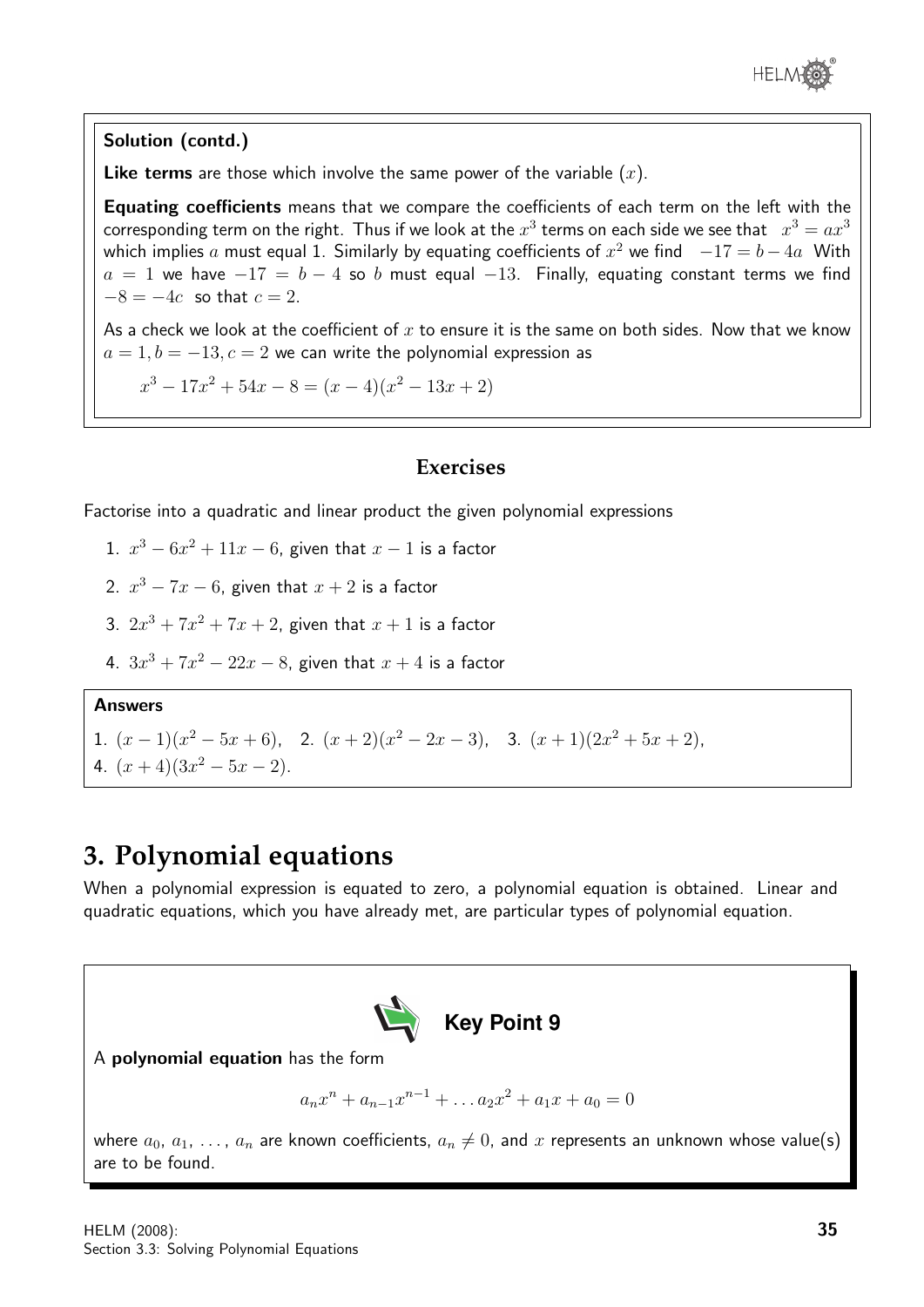Polynomial equations of low degree have special names. A polynomial equation of degree 1 is a linear equation and such equations have been solved in Section 3.1. Degree 2 polynomials are called quadratics; degree 3 polynomials are called cubics; degree 4 equations are called quartics and so on. The following are examples of polynomial equations:

 $5x^6 - 3x^4 + x^2 + 7 = 0$ ,  $-7x^4 + x^2 + 9 = 0$ ,  $t^3 - t + 5 = 0$ ,  $w^7 - 3w - 1 = 0$ 

Recall that the **degree** of the equation is the highest power of x occurring. The **solutions** or **roots** of the equation are those values of  $x$  which satisfy the equation.



A polynomial equation of degree  $n$  has  $n$  roots. Some (possibly all) of the roots may be repeated. Some (possibly all) of the roots may be complex.



#### Solution

We substitute each value in turn into  $x^3-x$ .  $(-1)^3 - (-1) = -1 + 1 = 0$ so  $x = -1$  is clearly a root. It is easy to verify similarly that  $x = 1$  and  $x = 0$  are also solutions.

In the next subsection we will consider ways in which polynomial equations of higher degree than quadratic can be solved.

### **Exercises**

Verify that the given values are solutions of the given equations.

1.  $x^2 - 5x + 6 = 0$ ,  $x = 3$ ,  $x = 2$ 2.  $2t^3 + t^2 - t = 0$ ,  $t = 0, t = -1, t = \frac{1}{2}$  $\frac{1}{2}$ .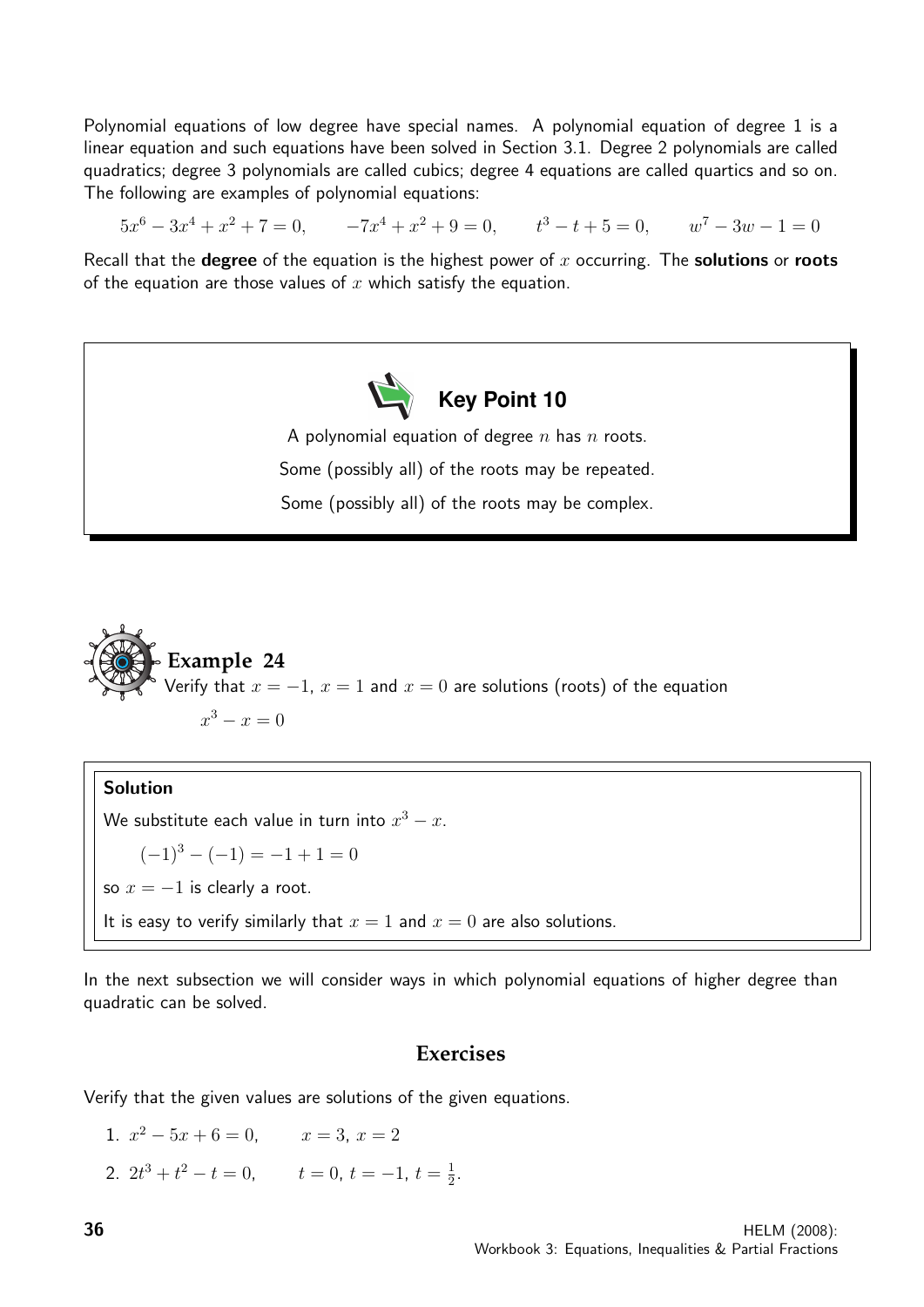

### **4. Solving polynomial equations when one solution is known**

In Section 3.2 we gave a formula which can be used to solve quadratic equations. Unfortunately when dealing with equations of higher degree no simple formulae exist. If one of the roots can be spotted or is known we can sometimes find the others by the method shown in the next Example.



### **Example 25**

Let the polynomial expression  $x^3 - 17x^2 + 54x - 18$  be denoted by  $P(x)$ . Verify that  $x = 4$  is a solution of the equation  $P(x) = 0$ . Hence find the other solutions.

### Solution

We substitute  $x = 4$  into the polynomial expression  $P(x)$ :

 $P(4) = 4^3 - 17(4^2) + 54(4) - 8 = 64 - 272 + 216 - 8 = 0$ 

So, when  $x = 4$  the left-hand side equals zero. Hence  $x = 4$  is indeed a solution. Knowing that  $x = 4$  is a root we can state that  $(x-4)$  must be a factor of  $P(x)$ . Therefore  $P(x)$  can be re-written as a product of a linear and a quadratic term:

$$
P(x) = x3 - 17x2 + 54x - 8 = (x - 4) \times
$$
 (quadratic polynomial)

The quadratic polynomial has already been found in a previous task so we deduce that the given equation can be written

$$
P(x) = x^3 - 17x^2 + 54x - 8 = (x - 4)(x^2 - 13x + 2) = 0
$$

In this form we see that  $x - 4 = 0$  or  $x^2 - 13x + 2 = 0$ 

The first equation gives  $x = 4$  which we already knew.

The second equation must be solved using one of the methods for solving quadratic equations given in Section 3.2. For example, using the formula we find

$$
x = \frac{-b \pm \sqrt{b^2 - 4ac}}{2a}
$$
 with  $a = 1$ ,  $b = -13$ ,  $c = 2$   
\n
$$
= \frac{13 \pm \sqrt{(-13)^2 - 4.1.2}}{2}
$$
\n
$$
= \frac{13 \pm \sqrt{161}}{2} = \frac{13 \pm 12.6886}{2}
$$
\nSo  $x = 12.8443$  and  $x = 0.1557$  are roots of  $x^2 - 13x + 2$ .  
\nHence the three solutions of  $P(x) = 0$  are  $x = 4$ ,  $x = 12.8443$  and  $x = 0.1557$ , to 4 d.p.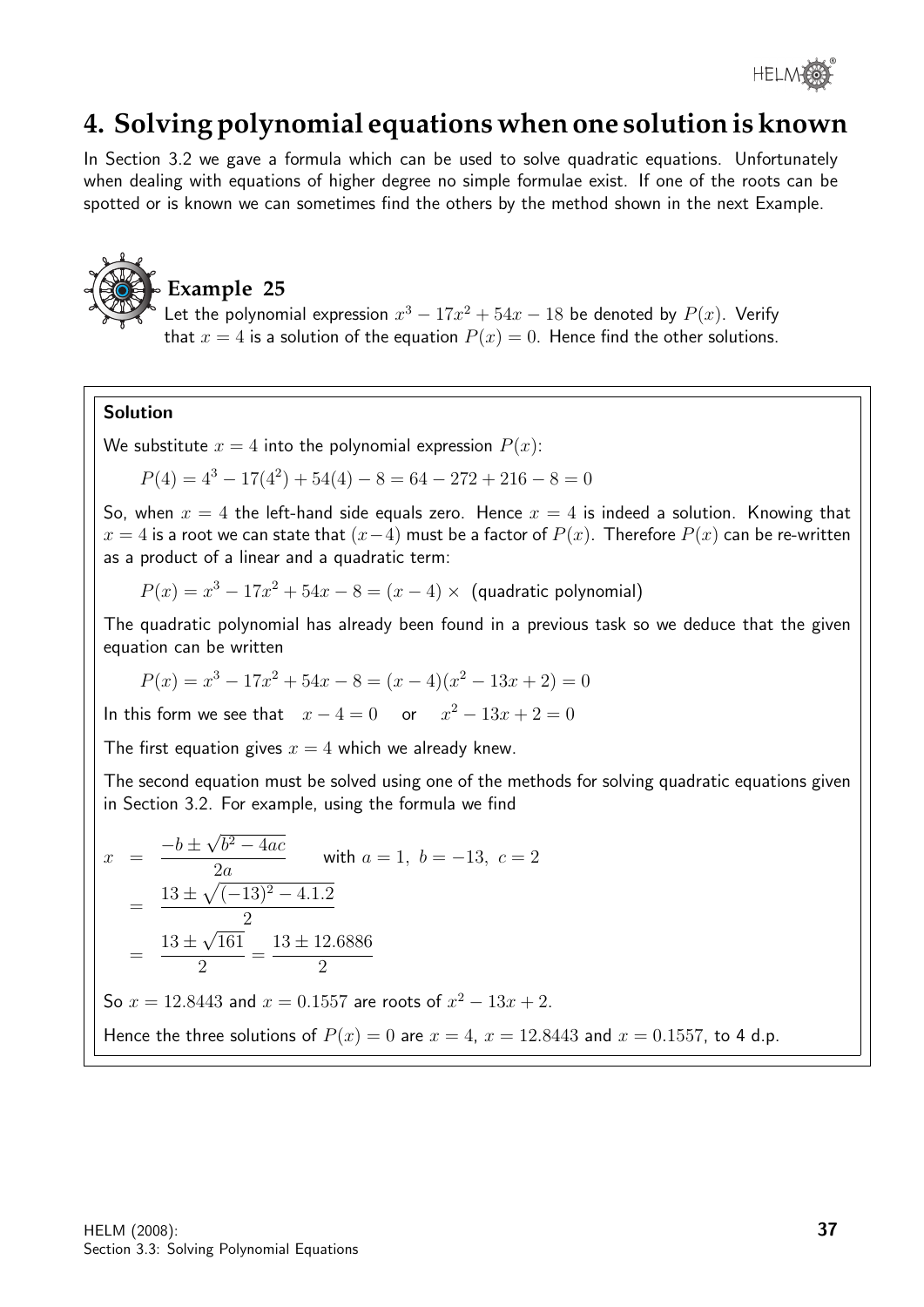

Solve the equation  $x^3 + 8x^2 + 16x + 3 = 0$  given that  $x = -3$  is a root. Consider the equation  $x^3 + 8x^2 + 16x + 3 = 0$ .

Given that  $x = -3$  is a root state a linear factor of the cubic:

| <b>Your solution</b> |  |
|----------------------|--|
| Answer               |  |
| $x+3$                |  |

The cubic can therefore be expressed as

 $x^3 + 8x^2 + 16x + 3 = (x + 3)(ax^2 + bx + c)$ 

where  $a, b$ , and  $c$  are constants. These can be found by expanding the right-hand side.

Expand the right-hand side:

### Your solution

### Answer

$$
x^{3} + 8x^{2} + 16x + 3 = ax^{3} + (3a + b)x^{2} + (3b + c)x + 3c
$$

Equate coefficients of  $x^3$  to find a:

| Your solution |  |  |
|---------------|--|--|
|               |  |  |
| <b>Answer</b> |  |  |
|               |  |  |
|               |  |  |

Equate constant terms to find  $c$ :

Your solution

Answer

 $3 = 3c$  so that  $c = 1$ 

Equate coefficients of  $x^2$  to find b:

Your solution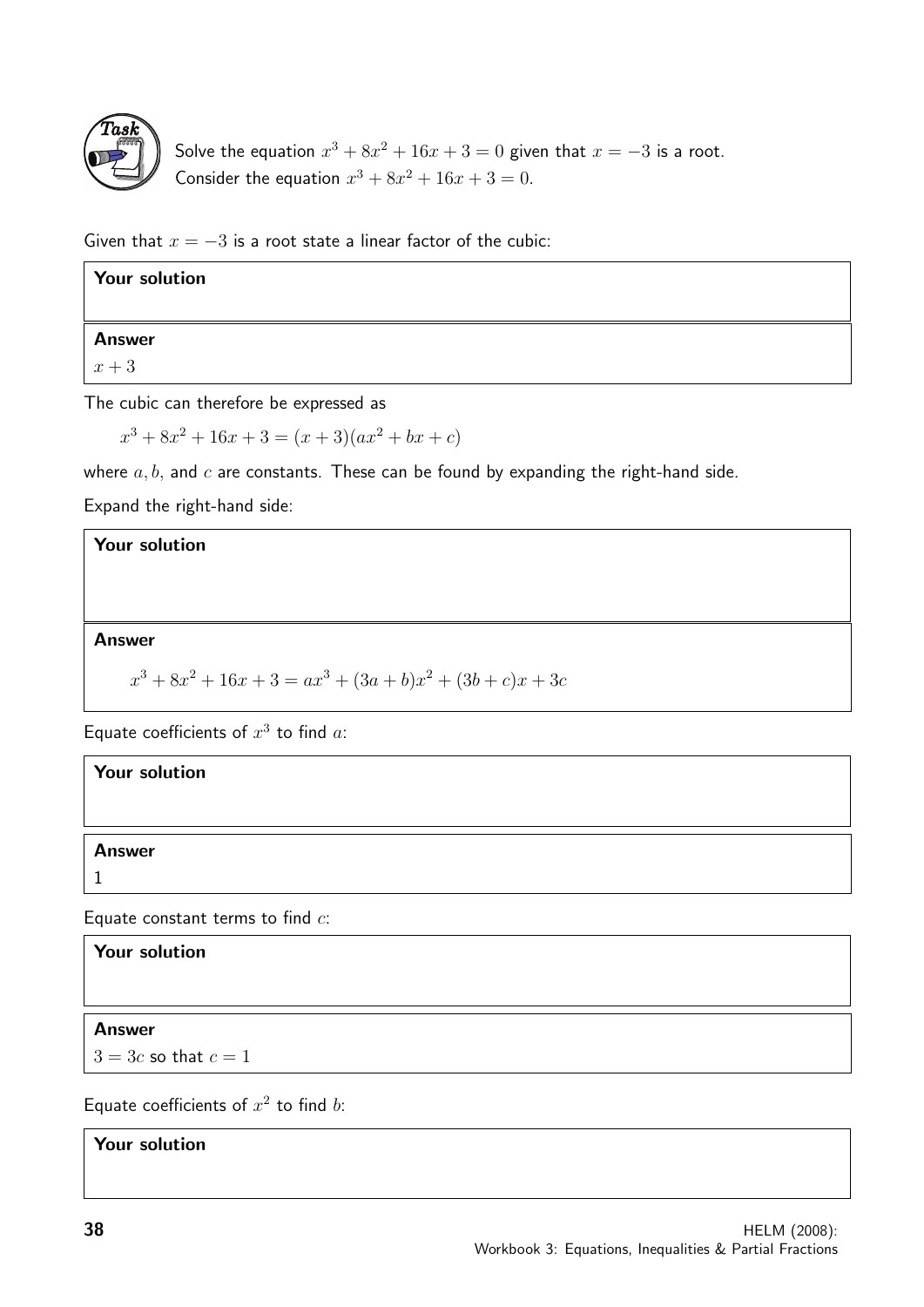

Answer  $8 = 3a + b$  so  $b = 5$ 

This enables us to write the equation as  $(x+3)(x^2+5x+1) = 0$  so  $x+3 = 0$  or  $x^2+5x+1 = 0$ . Now solve the quadratic and state all three roots:

#### Your solution

#### Answer

The quadratic equation can be solved using the formula to obtain  $x = -4.7913$  and  $x = -0.2087$ . Thus the three roots of  $x^3 + 8x^2 + 16x + 3$  are  $x = -3$ ,  $x = -4.7913$  and  $x = -0.2087$ .

### **Exercises**

- 1. Verify that the given value is a solution of the equation and hence find all solutions:
- (a)  $x^3 + 7x^2 + 11x + 2 = 0$ ,  $x = -2$  (b)  $2x^3 + 11x^2 2x 35 = 0$ ,  $x = -5$
- 2. Verify that  $x = 1$  and  $x = 2$  are solutions of  $x^4 + 4x^3 17x^2 + 8x + 4$  and hence find all solutions.

### Answers

1(a)  $-2$ ,  $-0.2087$ ,  $-4.7913$  1(b)  $-5$ ,  $-2.1375$ , 1.6375 2. 1,2, −0.2984, −6.7016

### **5. Solving polynomial equations graphically**

Polynomial equations, particularly of high degree, are difficult to solve unless they take a particularly simple form. A useful guide to the approximate values of the solutions can be obtained by sketching the polynomial, and discovering where the curve crosses the  $x$ -axis. The real roots of the polynomial equation  $P(x) = 0$  are given by the values of the intercepts of the function  $y = P(x)$  with the x-axis because on the x-axis  $y = P(x)$ , is zero. Computer software packages and graphics calculators exist which can be used for plotting graphs and hence for solving polynomial equations approximately. Suppose the graph of  $y = P(x)$  is plotted and takes a form similar to that shown in Figure 6.



Figure 6: A polynomial function which cuts the x axis at points  $x_1$ ,  $x_2$  and  $x_3$ .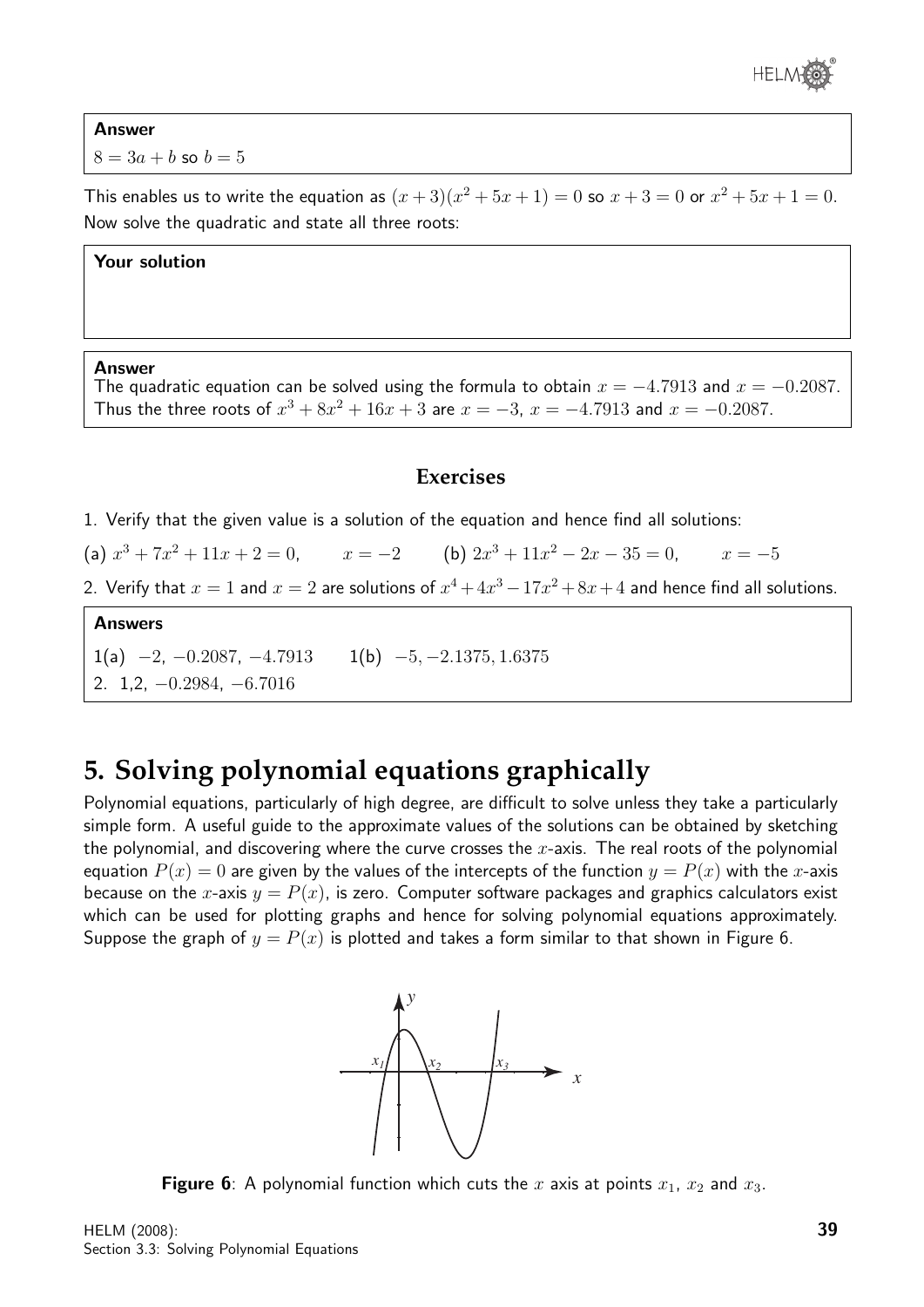The graph intersects the x axis at  $x = x_1$ ,  $x = x_2$  and  $x = x_3$  and so the equation  $P(x) = 0$  has three roots  $x_1$ ,  $x_2$  and  $x_3$ , because  $P(x_1) = 0$ ,  $P(x_2) = 0$  and  $P(x_3) = 0$ .

**Example 26** Plot a graph of the function  $y = 4x^4 - 15x^2 + 5x + 6$  and hence approximately solve the equation  $4x^4 - 15x^2 + 5x + 6 = 0$ .

#### Solution

The graph has been plotted here with the aid of a computer graph plotting package and is shown in Figure 7. By hand, a less accurate result would be produced, of course.



**Figure 7**: Graph of  $y = 4x^4 - 15x^2 + 5x + 6$ 

The solutions of the equation are found by looking for where the graph crosses the horizontal axis. Careful examination shows the solutions are at or close to  $x = 1$ ,  $x = 1.5$ ,  $x = -0.5$ ,  $x = -2$ .

An important feature of the graph of a polynomial is that it is **continuous**. There are never any gaps or jumps in the curve. Polynomial curves never turn back on themselves in the horizontal direction, (unlike a circle). By studying the graph in Figure 6 you will see that if we choose any two values of x, say a and b, such that  $y(a)$  and  $y(b)$  have opposite signs, then at least one root lies between  $x = a$  and  $x = b$ .